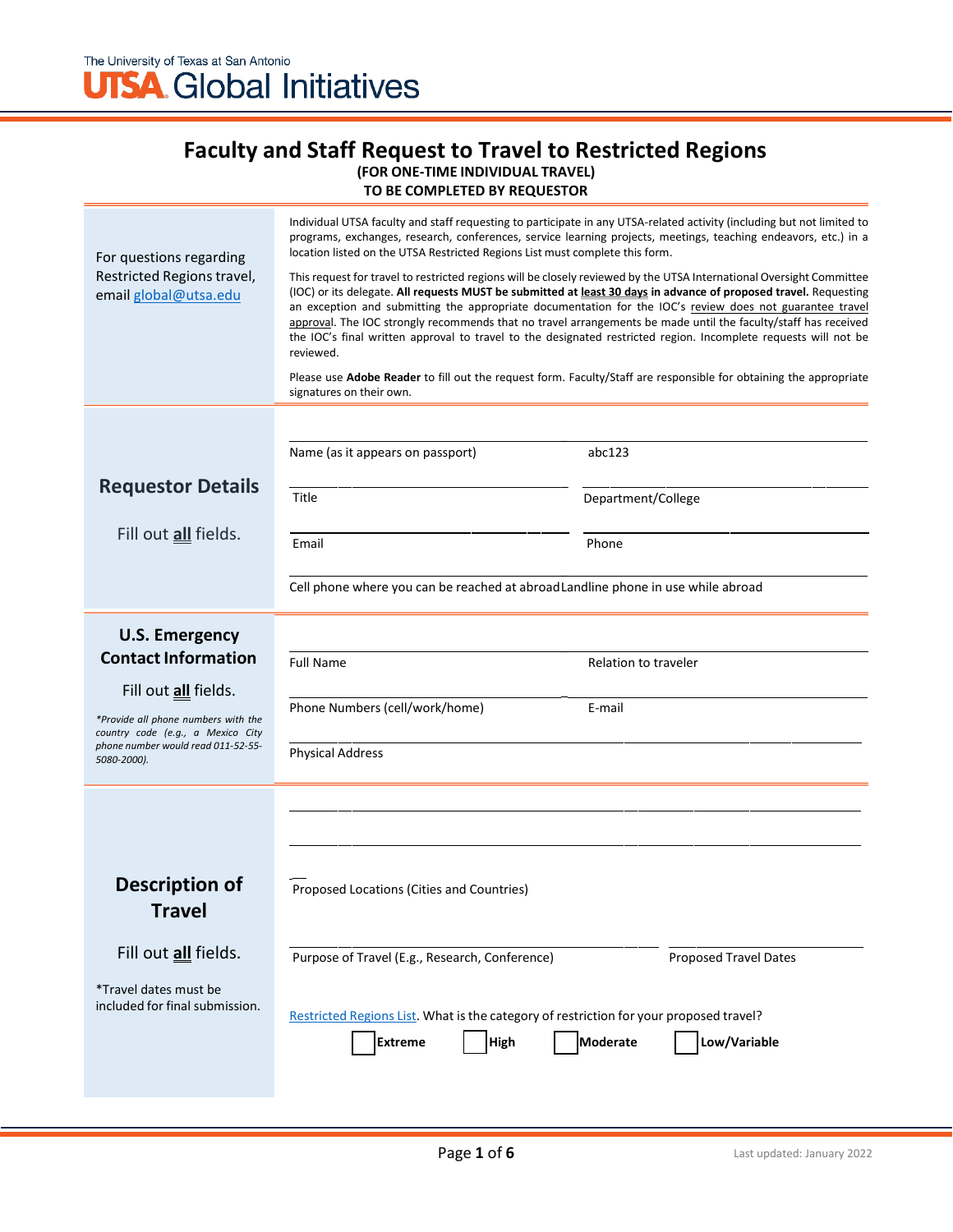### **Pre-Departure Safety and Security**

#### **A. U.S. DEPARTMENT OF STATE**

Smart Traveler Enrollment Program (STEP)

Register your travel with the U.S. Department of State using the Smart Traveler Enrollment Program (STEP), [https://step.state.gov/step.](https://step.state.gov/step) STEP allows you to enter information about your upcoming trip abroad so that the U.S. Department of State can better assist you in an emergency. STEP also allows Americans residing abroad to get routine information from the nearest U.S. embassy or consulate.

Initial the appropriate box in **each** section.

**Yes, I will enroll in the U.S. Department of State's Smart Traveler Enrollment Program (STEP).**

No, I am not a U.S. citizen; but I will follow the guidance provided by my country of citizenship.

#### **B. ON CALL INTERNATIONAL**

#### How to Contact On Call International

The University of Texas System provides all students, faculty, and staff traveling internationally on UTsponsored activities/programs with overseas insurance. The overseas insurance package includes a membership with On Call International, an international emergency assistance provider. If you need medical or security-related advice or assistance at any time while abroad, contact On Call International from US or Canada at 1-833-328-1091; From anywhere else in the world call 1-978-651-9722, or call UTPD at 1-210-458- 4242. Depending on the nature and severity of your situation, On Call International can pay for your medical care and/or other services, or you may need to pay yourself and file a claim for reimbursement. Questions about overseas insurance and filing a claim should be directed to On Call International.

For more information on On Call and overseas insurance: [www.myoncallportal.com](http://www.myoncallportal.com/) Download the OnSolve smartphone app: [Apple Store](https://apps.apple.com/us/app/onsolve/id1487868963) [| Google Play Store](https://play.google.com/store/apps/details?id=com.onsolve.alerting&hl=en_US&gl=US) UT System Group ID: 100143CPPD21



**Yes, I understand how to contact On Call International.**

On Call International Individual Travel Security Briefing

Faculty and staff proposing travel to a Restricted Region(s) are strongly encouraged to participate in a one-onone discussion with an On Call International security expert to review the proposed itinerary and travel plans and to obtain personalized safety/security guidance.

1. Call ON CALL at 1-833-328-1091

- 2. Identify yourself as UTSA faculty/staff (Group ID 100143CPPD21).
- 3. Ask to speak to a security expert to discuss travel advice for your destination. Be prepared to take notes.
- 4. Review your travel itinerary, and discuss safety/security guidance and any other travel advice.
- 5. Take notes to include in the ON CALL section of this packet.
- 6. Ask for an ON CALL Case # and the security expert's name.

**Yes, I have discussed my itinerary and travel plans with an On Call International security expert. Iunderstand that the IOC will receive a report of the call.**

**No…. why not?**

On Call International Case Number Name of On Call International Security Expert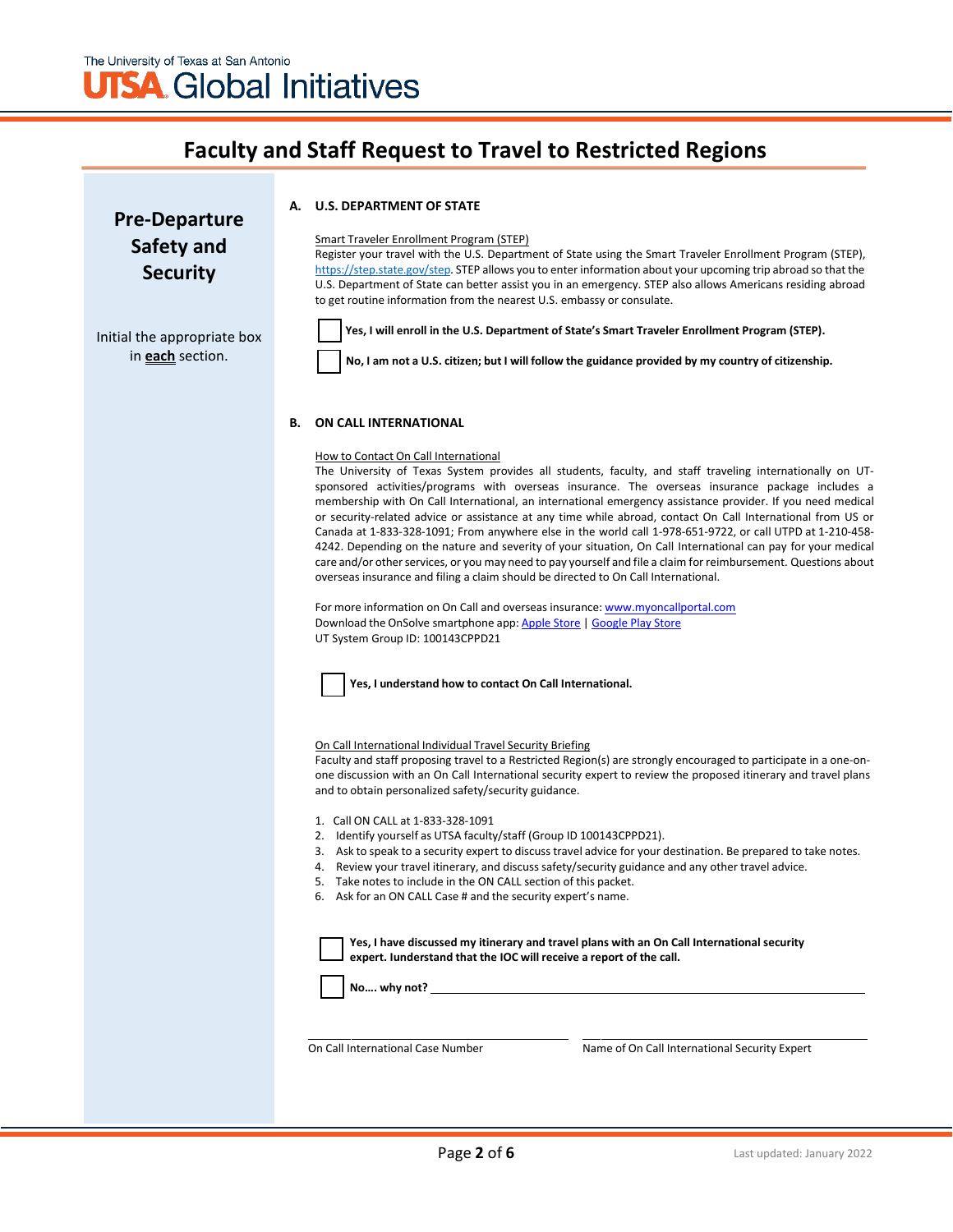The following information is collected for purposes related to safety and emergency response. Please include separate attachment if additional space is needed.

### **EXPLANATION OF TRAVEL**

Answer each of the following questions. If more space is needed, use the additional text box provided after the "Required Attachments" section or attach a Word Document.

| Provide a statement detailing the purpose of your travel.<br>1. |  |
|-----------------------------------------------------------------|--|
|-----------------------------------------------------------------|--|

2. Planned safety precautions for travel and stay: Include the following as appropriate…transportation plan to and from airport to accommodation(s), cell phone plan, areas that you plan to frequent, areas you plan to avoid, will you be traveling alone or in a group, etc.

3. What is your familiarity with the proposed location? (E.g., professional networks, family connections, language proficiency, etc.)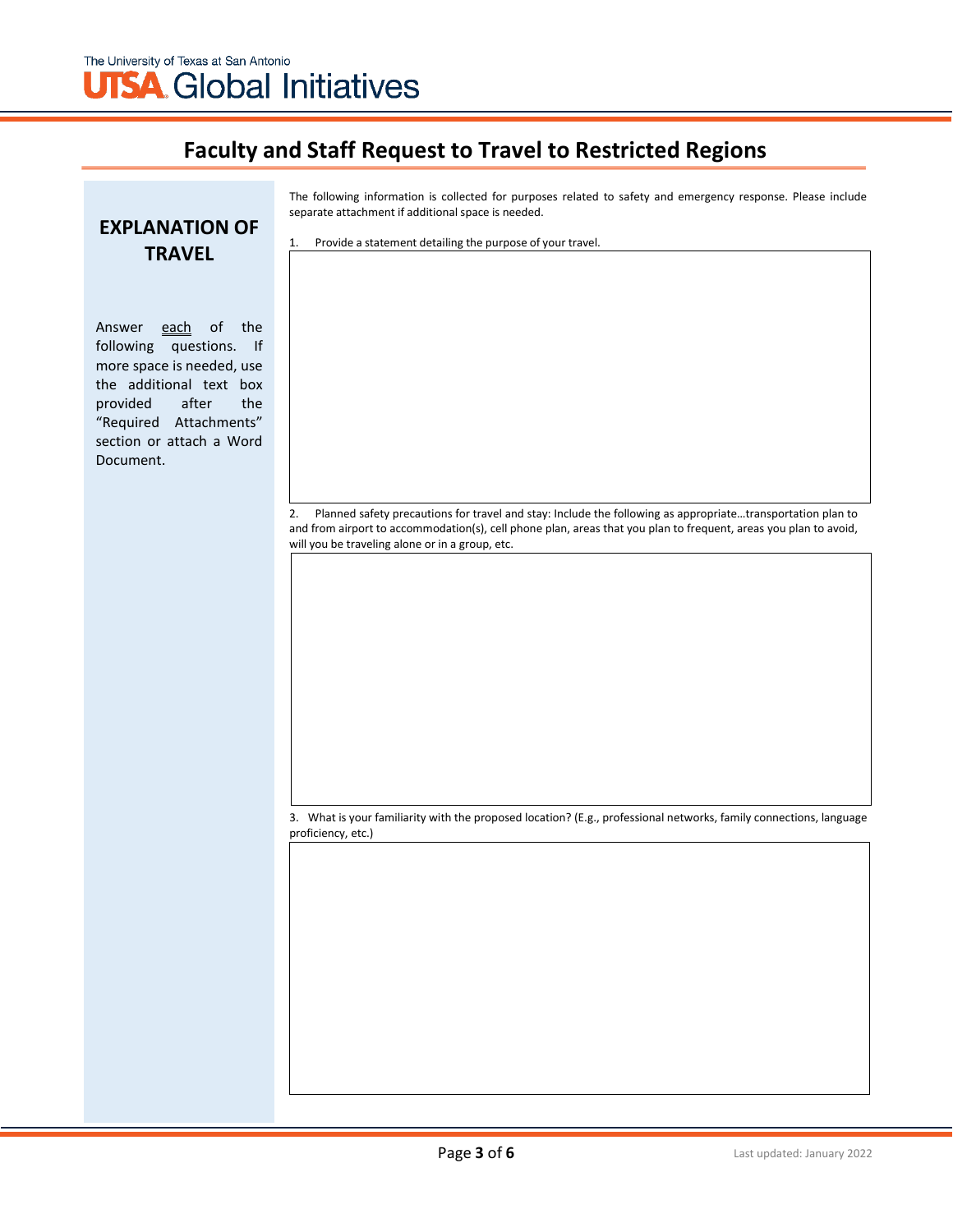| Proposed<br><b>Itinerary and</b><br><b>Activities</b>                                                   | 1. List physical addresses for your accommodations and work location if different. Be specific enough for an<br>accurate search on Google Maps and attach map showing, to and from airport, lodging, study/research sites, etc.<br>Instructions on how to create map of proposed travel (log in using a google account):<br>https://www.google.com/maps $\rightarrow \equiv$ (menu) $\rightarrow$ YOUR PLACES $\rightarrow$ MAPS $\rightarrow$ CREATE MAP $\rightarrow$ add drop pins to<br>indicate: lodging, places of work, study/research sites, planned visits; DRAW LINE to and from airport <-><br>lodging, planned transportation routes. |  |  |  |
|---------------------------------------------------------------------------------------------------------|---------------------------------------------------------------------------------------------------------------------------------------------------------------------------------------------------------------------------------------------------------------------------------------------------------------------------------------------------------------------------------------------------------------------------------------------------------------------------------------------------------------------------------------------------------------------------------------------------------------------------------------------------|--|--|--|
| each of the<br>Answer<br>questions. If<br>following<br>more space is needed,<br>attach a Word Document. |                                                                                                                                                                                                                                                                                                                                                                                                                                                                                                                                                                                                                                                   |  |  |  |
|                                                                                                         | 2. List proposed airlines and flight numbers. (The IOC recommends you do not book travel prior to approval;<br>however, list potential flight information.)                                                                                                                                                                                                                                                                                                                                                                                                                                                                                       |  |  |  |
|                                                                                                         | 3. Describe how you will travel within the region and day-to-day movement.                                                                                                                                                                                                                                                                                                                                                                                                                                                                                                                                                                        |  |  |  |
|                                                                                                         |                                                                                                                                                                                                                                                                                                                                                                                                                                                                                                                                                                                                                                                   |  |  |  |
|                                                                                                         |                                                                                                                                                                                                                                                                                                                                                                                                                                                                                                                                                                                                                                                   |  |  |  |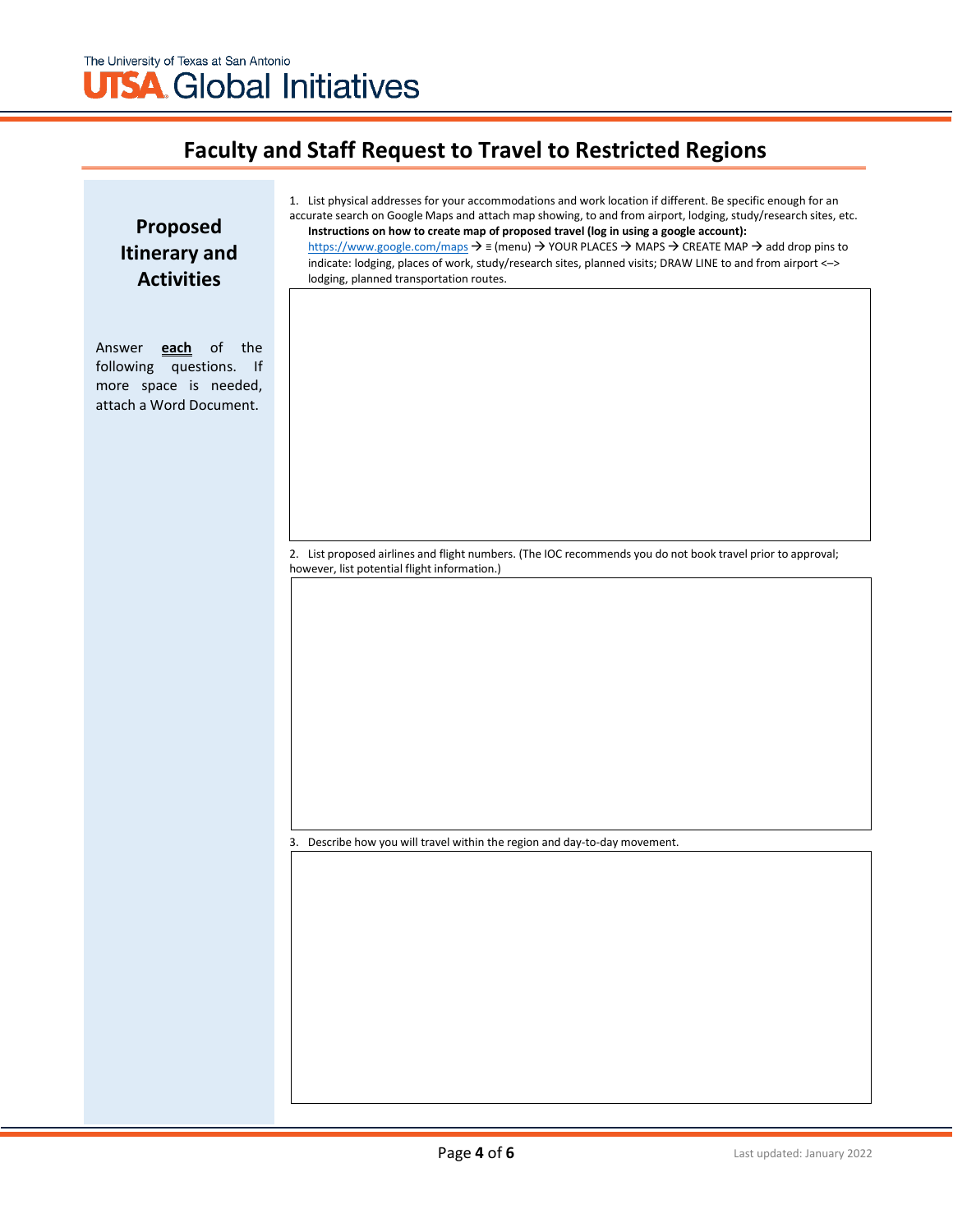# **UTSA** Global Initiatives

# **Faculty and Staff Request to Travel to Restricted Regions**

| <b>Risk Notification</b><br><b>Statement</b>                                                                                  | The University of Texas at San Antonio must review international travel to destinations on the UTSA Restricted<br>Regions List, as determined by the International Oversight Committee. Travel to any location on the Restricted<br>Regions list involves certain degrees of risk.<br>It is important that you UNDERSTAND and CAREFULLY CONSIDER the following risks:                                                                                                                                                                                                                                                                                                                                                                                                                                                                                                                                                                                                                                                                                                                                                                                                                                                                                                                                                                                                                                                                                                                                                                                                                                                                                                                                                                                                                                                                                                                                                                                             |  |  |
|-------------------------------------------------------------------------------------------------------------------------------|-------------------------------------------------------------------------------------------------------------------------------------------------------------------------------------------------------------------------------------------------------------------------------------------------------------------------------------------------------------------------------------------------------------------------------------------------------------------------------------------------------------------------------------------------------------------------------------------------------------------------------------------------------------------------------------------------------------------------------------------------------------------------------------------------------------------------------------------------------------------------------------------------------------------------------------------------------------------------------------------------------------------------------------------------------------------------------------------------------------------------------------------------------------------------------------------------------------------------------------------------------------------------------------------------------------------------------------------------------------------------------------------------------------------------------------------------------------------------------------------------------------------------------------------------------------------------------------------------------------------------------------------------------------------------------------------------------------------------------------------------------------------------------------------------------------------------------------------------------------------------------------------------------------------------------------------------------------------|--|--|
| the<br>Read<br>$all$<br>of<br>following statements<br>and initial all boxes.                                                  | The US Embassy nearest your destination may temporarily close or suspend public services for security<br>٠<br>reasons.<br>The US Embassy nearest your destination may not be able to provide emergency assistance should you<br>$\bullet$<br>require it.<br>$\bullet$<br>If there is a need to evacuate in an emergency flights may be suspended, and other departure or shelter<br>options may be limited or non-existent.<br>Access to hospitals, emergency medical care and medications may be limited or non-existent.<br>$\bullet$<br>$\bullet$<br>Should you experience difficulties, the University of Texas at San Antonio, and their contracted emergency<br>assistance provider, On Call International, may not be in a position to provide emergency assistance to<br>you.<br>Participation in travel to a UTSA Restricted Region has inherent risks, which may include illness, kidnapping,<br>$\bullet$<br>injury, or death. These risks can never be eliminated.<br>Risks of travel to your destination may include (but are not limited to) dangers to health and personal safety,<br>$\bullet$<br>including possible death posed by a natural disaster, disease, terrorism, crime, civil unrest, and/or violence.<br>Additional risks include (but are not limited to) minor and major physical injuries, emotional and<br>$\bullet$<br>psychological injuries inflicted accidentally or intentionally by others, and/or catastrophic injuries, including<br>paralysis and death.<br>There may be additional health, safety, and security factors/risks that are unknown or that have not been<br>٠<br>brought to your attention by the University of Texas at San Antonio.<br>Yes, I have read and understand the above statements.<br>It is HIGHLY RECOMMENDED that you visit & CAREFULLY REVIEW the following websites:<br><b>UTSA Travel Policy to restricted regions</b><br>$\bullet$<br>On Call International (Group ID: 100143CPPD21)<br>٠ |  |  |
|                                                                                                                               | US Department of State for travel warnings, advisories, and consular information sheets for the intended<br>$\bullet$<br>destination<br>US Center for Disease Control and Prevention website for information on health issues and recommended<br>$\bullet$<br>vaccinations for travel to intended destination<br>World Health Organization website for information on disease outbreaks and emergencies<br>$\bullet$<br>Yes, I have read and understand the above statements.                                                                                                                                                                                                                                                                                                                                                                                                                                                                                                                                                                                                                                                                                                                                                                                                                                                                                                                                                                                                                                                                                                                                                                                                                                                                                                                                                                                                                                                                                     |  |  |
| <b>Voluntary Participation</b><br>in Travel<br>Read the following statement<br>and initial the box at the end.                | No University of Texas at San Antonio student, faculty, or staff can be required to travel to a Restricted Region.<br>By checking the box below you are confirming that any participation in travel to a Restricted Region is strictly<br>voluntary, and you assume full responsibility for all risks associated with this travel.<br>Yes, I have read and understand the above statement.                                                                                                                                                                                                                                                                                                                                                                                                                                                                                                                                                                                                                                                                                                                                                                                                                                                                                                                                                                                                                                                                                                                                                                                                                                                                                                                                                                                                                                                                                                                                                                        |  |  |
| <b>IOC Right to Withdraw</b><br><b>Approval</b><br>Read the following statement<br>and initial the box at the end.            | In the event of approval, the University retains the right to withdraw approval and/or require return to the U.S.<br>This may occur if there is a change in the proposed itinerary, the critical nature of the trip, or the<br>health/safety/security climate of the region of interest.<br>Yes, I have read and understand the above statement.                                                                                                                                                                                                                                                                                                                                                                                                                                                                                                                                                                                                                                                                                                                                                                                                                                                                                                                                                                                                                                                                                                                                                                                                                                                                                                                                                                                                                                                                                                                                                                                                                  |  |  |
| <b>Penalties for IOC Travel</b><br><b>Policy Violation</b><br>Read the following statement<br>and initial the box at the end. | The University reserves the right to withhold reimbursement and/or take other disciplinary actions for<br>noncompliance with the UTSA Travel Policy to Restricted Regions.<br>Yes, I have read and understand the above statement.                                                                                                                                                                                                                                                                                                                                                                                                                                                                                                                                                                                                                                                                                                                                                                                                                                                                                                                                                                                                                                                                                                                                                                                                                                                                                                                                                                                                                                                                                                                                                                                                                                                                                                                                |  |  |